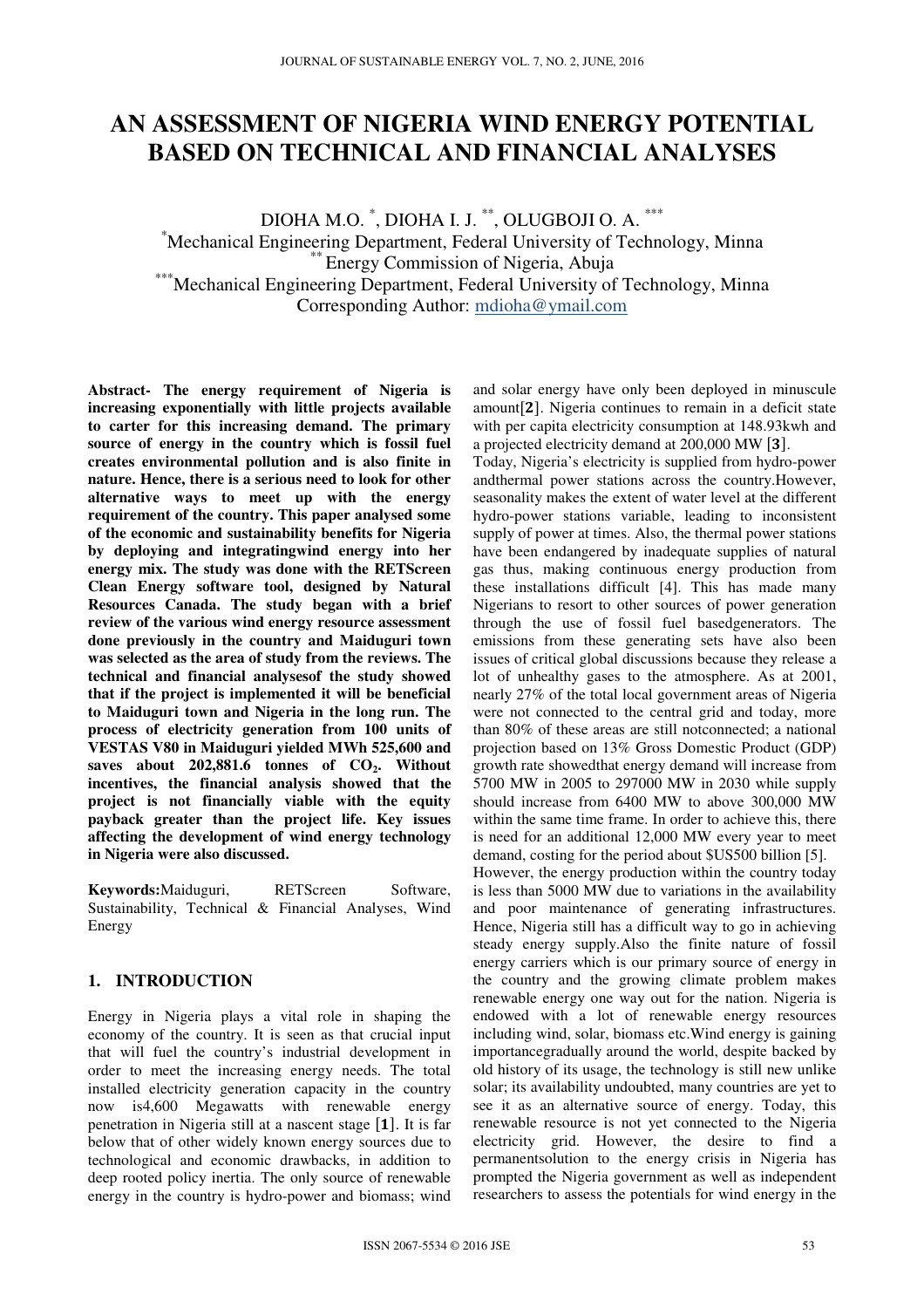country [6].

Fagbenle *et al*. [7] investigated the wind energy potential of Nigeria and reported that about 3.0 m/s characterised the 1951 to 1960 surface wind data at 10 m height from twelve meteorological stations. The report also showed that mean wind speeds in the North were almost twice as high as those of the South, while the Jos station in Plateau State had the highest mean wind speed of about 3.6 m/s because of its high altitude plateaus. Ojosu and Salawu because of its high altitude plateaus. Ojosu and Salawu [8,9] also studied annual average wind data from 22 meteorological stations within the period of 1951–1975. Their report showed that the high-latitude Sokoto station was the windiest, having a monthly average wind speed of 5.12 m/s in the month of June and an annual mean wind speed of 3.92 m/s. Their report also showed that the middle belt and the southern parts had wind speed values of at most 2.0 m/s. ] investigated the wind energy potential<br>ported that about 3.0 m/s characterised<br>surface wind data at 10 m height from<br>gical stations. The report also showed

However, Fadare [10] recently showed that monthly mean wind speeds measurements from 1983 to 2003 ranging between 0.9 and 13.1 m/s characterise the nation's wind speed regime against those of earlier measurements.



**Fig. 1. Nigeria Wind Map Source: NEW ERA Energy**

Based on the reported results and looking at the wind map of Nigeria, it can be concluded that Nigeria lie between low to moderate regimes, with the southern states having their meanWind profile at 10 m height in the range between 3.0 to 3.5 m/s, andNorthern states with mean wind speeds of between 4.0 to 7.5 m/s. This means that,Nigeria has good wind resources over most part of the country especially the Northern region.

In view of the enormous potential of wind energy in Nigeria, there is a need to assess the potential role of wind energy in improving the performance of the Nigeria electricity sector and in turn the economic condition of the country. The present study, therefore, is aimed at analysing the economic and sustainability likelihood for Nigeria by benefiting from the use of wind energy to boost its energy sector. The study also seeks to determine the environmental benefits from using wind power based on the amount of greenhouse gas emissions that can be avoided. In addition, the research further enumerates some of the challenges facing the use of wind energy in Nigeria and also proffered possible solutions.

The methodology used in this research work is mainly review of related literature and the use of the RETScreen4 software.

#### **2.1. Area of Study**

Maiduguri in Northern Nigeria was selected and studied for the viability of installing wind farms. The town was selected for this study because of the high wind speed been reported in the region.

#### **Table 1. Climatic data of Maiduguri**

| <b>TOWN</b>    | <b>LATITUDE</b>  | <b>LONGITUDE</b> | <b>ANNUAL</b> |  |
|----------------|------------------|------------------|---------------|--|
|                |                  |                  | <b>WIND</b>   |  |
|                |                  |                  | <b>SPEED</b>  |  |
|                |                  |                  | (m/s)         |  |
|                |                  |                  | measured      |  |
|                |                  |                  | at $10m$      |  |
| Maiduguri      | $11.9^{\circ}$ N | $13.3^\circ N$   | $3.8$ m/s     |  |
| $\sim$<br>---- |                  |                  |               |  |

**Source: NASA**

#### **2.2 Software Programs**

Various kind of computer analysis tools have been developed over the years for analysing wind energy systems, ranging from feasibility analysis to flow systems, ranging from feasibility analysis to flow<br>modelling such asWind Data Generator, RETSCreen, WAsP, QBlade, WindPRO among others. These analysis tools help to eliminate the expense of building prototypes, optimise the system components, estimate the amount of energy delivery from the system etc. In this study, the RETScreen4 software tool was used for analysing the financial and technical viability of integrating wind energy into the Nigeria energy mix. y stem components, estimate the amount of<br>y from the system etc. In this study, the<br>oftware tool was used for analysing the

This software is preferred to other analysis tools because it is user friendly and flexible without compromising on the technical details.

#### **2.3. RETScreen 4**

ation denetry potential<br>
2. **METHODOLOGY**<br>
2. **CONECT THE CONECT TREFF (TEP)**<br>
and a at 10 m height from review of related literature were almost twise and solity of related literature were almost twise and salaw and the RETScreen 4 International is a clean energy awareness, decision-support and capacity building tool. The core of the tool consists of a standardised and integrated clean energy project analysis software that can be used world wide to evaluate the energy production, life-cycle costs and greenhouse gas emission reductions for various types of energy efficient and renewable energy technologies (RETs). The software also includes product, project and climate databases, and a detailed user manual. Each RETScreen technology model (e.g. Wind Energy Project, etc.) is developed within an individual Microsoft Excel spreadsheet "Workbook" file. It is managed under the leadership and ongoing financial support of CANMET ENERGY research centre of Natural Resources Canada's NRCan. RETScreen is developed in collaboration with a number of other governmental and multilateral organizations, and with technical support from large network of experts from industry, government and NRCan. RETScreen is developed in collaboration v<br>number of other governmental and multil<br>organizations, and with technical support from<br>network of experts from industry, government<br>academia, such as NASA, UNEP, SWERA etc. ware is preferred to other analysis tools because<br>friendly and flexible without compromising on<br>ical details.<br>**Screen 4**<br>en 4 International is a clean energy awareness,<br>support and capacity building tool. The core of<br>consi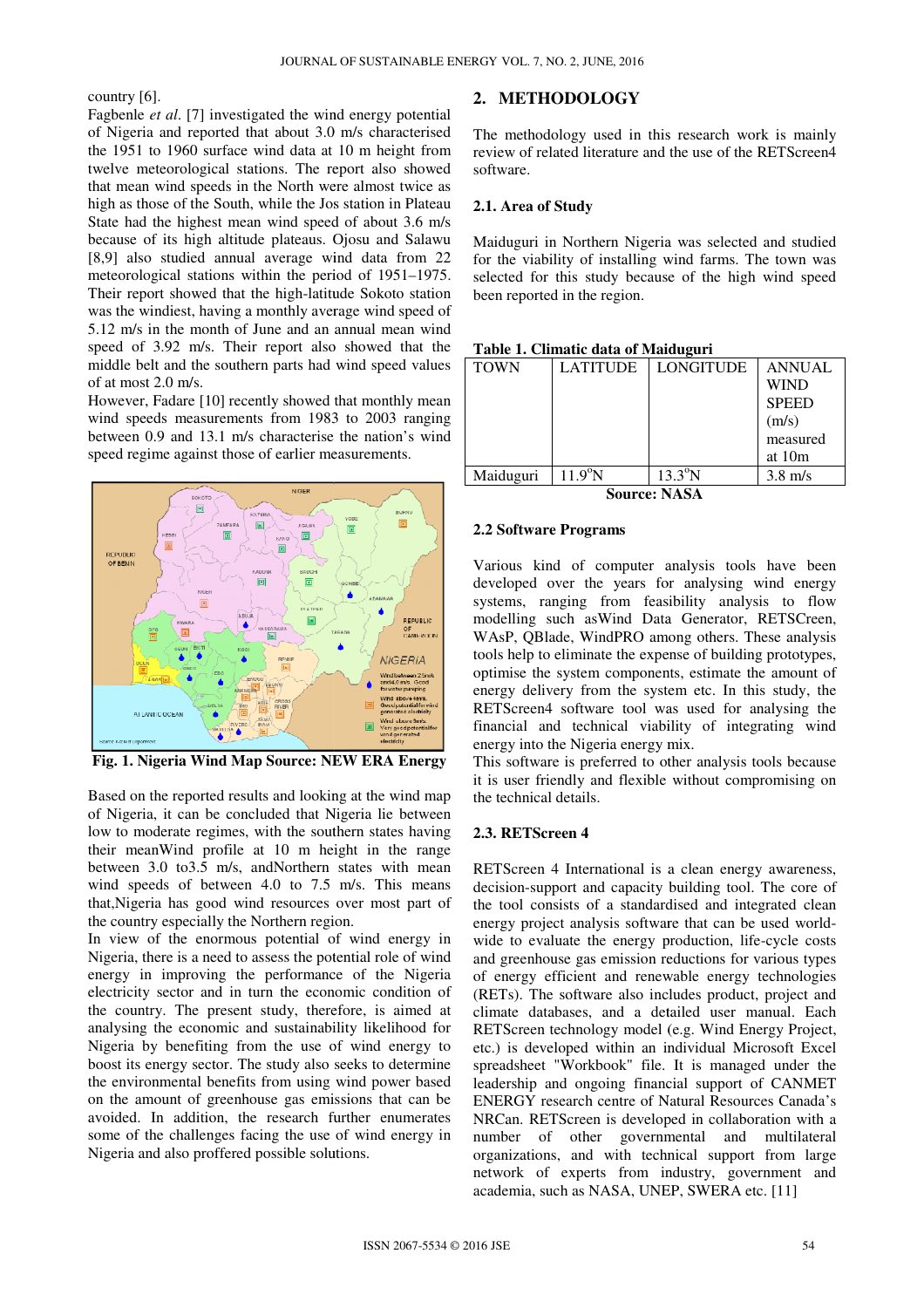|              | Table 2. Summary of the basic parameters used for |
|--------------|---------------------------------------------------|
| the Analyses |                                                   |

| <b>Wind Turbine Details</b> |                      |
|-----------------------------|----------------------|
| Manufacturer                | Vestas               |
| Model                       | VESTASV80 - 2.0MW    |
| Hub height                  | 60m                  |
| Number of Units             | 60m                  |
| Cost per unit               | 100                  |
| Power per turbine           | NGN 700,000,000      |
|                             | 2000 KW              |
| Electricity export rate     | <b>NGN/kWh 13.00</b> |
| Transmission<br>and         | 30%                  |
| Distribution (T&D) losses   |                      |
| GHG credit fee              | $0\%$                |
| Inflation rate              | 0%                   |
| Incentives and Grants       | <b>NGN 0.00</b>      |
| Project life                | $25$ yrs             |
| Debt ratio                  | 50%                  |
| Debt interest               | 25%                  |
| Debt term                   | 15yrs                |
| Fuel cost – proposed case   | <b>NGN 0.00</b>      |

# **2.4. Simulation Method**

The project type is of power generation (Central-grid), and the simulation method is considered as method 1. Method 1 was used because of its simplicity and to avoid ambiguous parameters. The Heating value reference is considered as Lower Heating Value. Higher heating value is typically used in cold locations like Canada and USA, while lower heating value is used in the rest of the world. Hence LHV was selected. This is of International wide software hence we can get the currency that we required. NigeriaNaira (NGN) was selected from the currency database and was used for the study. The climatic data condition for Maiduguri was also obtained from the climate database and was included in Site reference conditions.

# **3. RESULTS AND DISCUSSION**

The analysis of the results involves both the technical and financial analysis for the viability of deploying wind energy in Nigeria and this was done with the results from the RETScreen 4 software. Some key issues facing the development of wind energy in Nigeria were also discussed.

# **3.1. Technical Analysis**

Results from RETScreen 4 showed that deploying 100 units of VESTAS V80 to Maiduguri for power generation will yield MWh 525,600 which can be exported to the grid. The total energy yield is the total amount of energy generated by the system and in the case of grid-connected wind energy systems, the total amount of electricity that is injected into the central grid. Also, the analysis had a capacity factor of 30% which is the ratio of the actual output of a power plant over a period of time and its potential output if it had operated at full nameplate capacity the entire time.

The Greenhouse Gas (GHG) Emission analysis showed a net annual GHG emission reduction of 202,881.6 tonnes of  $CO<sub>2</sub>$  which is equivalent to 37,158 cars and light trucks not used. Comparing this value to the base case, the proposed case will cut short the emissions to 30%. In the long run it can earn the carbon credits to the project and it can support the additional revenue to the project.

The electricity yield from this project can power over 500,000 households. Think about how much carbon emission that it can potentially decrease; definitely enough to reduce the dangers of heating up the planet with toxic carbon emission. If Maiduguri alone cansave Nigeria this amount of GHG emissions; then it is very clear that Nigeria can benefit a lot and ensure sustainable energy production by exploring its wind energy potential.

# **3.2. Financial Analysis**

The financial analysis of this study was done to determine the cost and intended benefits of implementing this project. The financial analysis began with the development of a base case scenario which includes the present cost of electricity and other financial parameters. Other scenarios were also developed from this base case to help analyse the effects of the various financing options on the project. The options considered for the analysis include grants and incentives, feed-in tariffs (FiT) and carbon credit financing.

The total annual cost, total annual savings and income, Pre-tax Internal Rate of Return (IRR)-assets and equity payback were considered to help determine how feasible the project will be. The total annual costs represent the yearly costs incurred to operate, maintain and finance the project. The total annual savings and income represents the annual savings and/or income realised due to the implementation of the proposed case. The Pre-tax IRRassets represent the true interest yield provided by the project assets over its life before income tax while the Equity payback represents the length of time that it takes for the owner of a project to recoup its own initial investment

The cost of the wind turbine type used for this study was gotten from renowned online source (www.windustry.org). The total annual cost for the projected was estimated at NGN 9,074,090,246.

The total annual savings and income of the project yielded NGN 6,832,800,000. The Pre-tax IRR-assets yielded a value of -2.3% with the equity payback greater than the project life. However, applying a meaningful incentive and grant to the analysis indicates that it is possible to have an equity payback far below the project life.

# **3.3 Key issues affecting Wind Energy deployment in Nigeria.**

The challenges that tend to limit wind energy development in Nigeria can be considered in three factors:

I. *Economic factors:*Thehigh cost of wind energy system compared with larger scale conventional generation systems and the high upfront costs of wind energy systems compared with smaller scale conventional systems evenwhere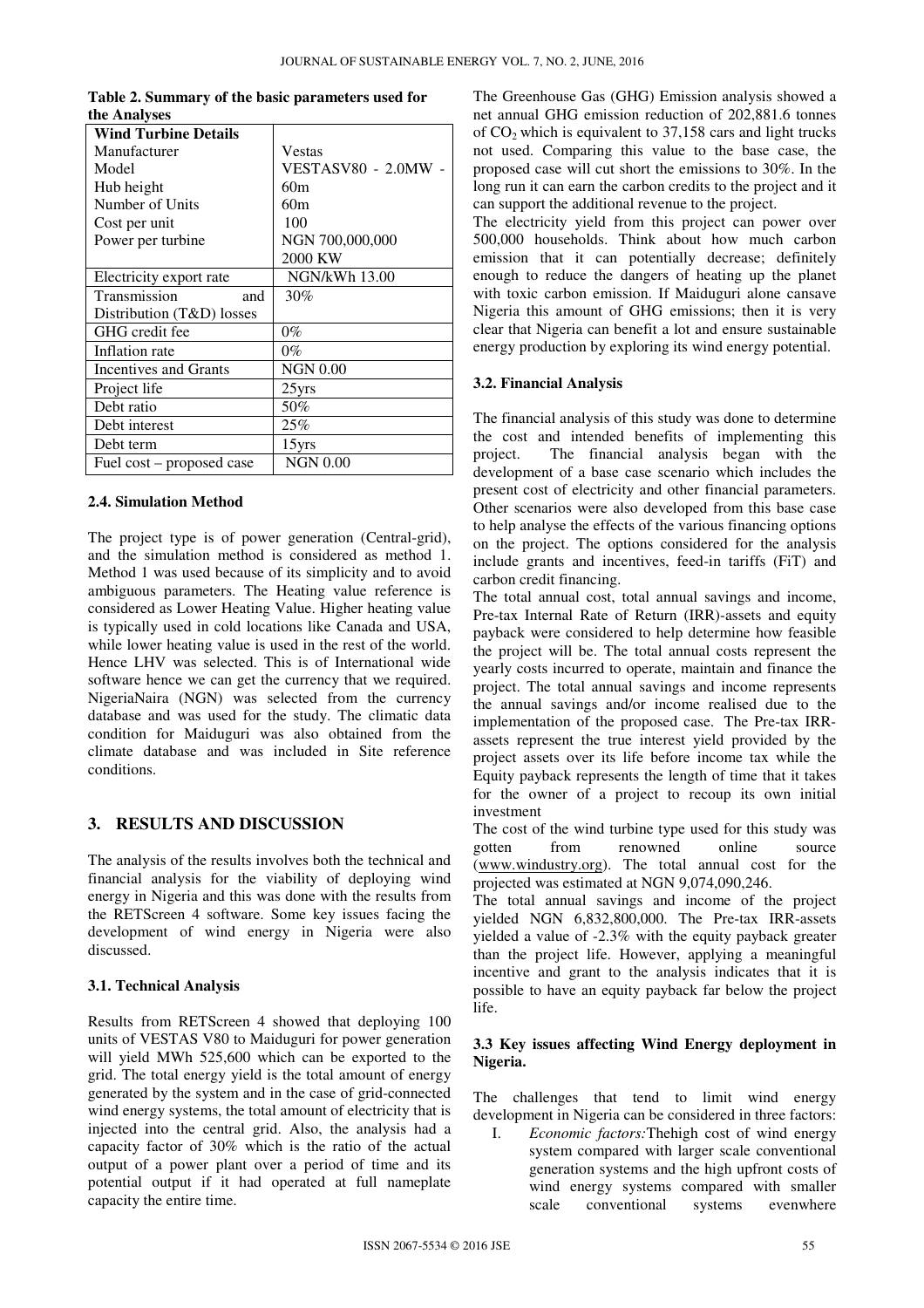competitive, tend to discourage people from investing in wind power technology. Also,lack of large scale projects in the country, to take advantage of the economies of scale tends to make investment in wind power so difficult. The government should provide appropriate incentives as that will go a long way to support the deployment and reduce the cost of wind energy technology.

- II. *Political factors:* Absence of political targets for wind energy deployment and non-existence of tailored financial schemes for small and medium sized projects and businesses for semi-urban and rural areas limits the usage. There are also weak policy measures and weak national institutions for level playing field for wind energy in the country. The Nigerian government should establishfiscal, legal or regulatory policies that will favour the development of Wind Ene Energy Technology in the country such as feed-in tariff. Potential investors always will hope to see the level of government commitment to deploying wind energy in the country before investing their money.
- III. *Technological factors:* skilled technical manpower, limited manufacturing due to small national markets andlimited Research and Development or no linkages to entrepreneurial/manufacturing sector. Research efforts should be geared towards developing low cost materials for manufacturing wind turbines and wind resource assessment in the country as these will go a long way to reduce the huge initial capital outlay and also reduce the operation and maintenance cost. There isinadequate incometrical manpower, limited<br>g due to small national markets<br>esearch and Development with little

# **4. CONCLUSION**

This paper has been used to establish some of the economic and sustainability benefits Nigeria will get by harnessing her wind energy potential, using Maiduguri town as a case study. Notable among these benefits is the GHG emission reduction and financial implication of using wind energy. This paper particularly serves as an eye opener for allthose ignoring the importance of wind energy in the Nigeria energy mix, giving the immense benefits we can get from wind. kages to entrepreneurial/manufacturing<br>Research efforts should be geared<br>developing low cost materials for<br>uring wind turbines and wind resource<br>nt in the country as these will go a long<br>duce the huge initial capital outla

Analyses of the RETScreen results show that, the project when implemented will supply about MWh 525, 600 electricity annually, and also stands the chance of saving about 202,881.6 tonnes of  $CO<sub>2</sub>$  which would have been emitted by a fossil fuel fired thermal power plant generating the same amount of electricity. At the prevailing tariff conditions in the country, this project can be considered as not financially viable except if feed-in tariff scheme or other incentives are applied. However, the other non-financial benefits like the greenhouse gas emissions savings can, in the long run, help mitigate the adverse effects of the climate change problem facing the entire world.

The study also showed that although Nigeria is blessed

# **APPENDICES**



| ווערו סטוטטוו בווטרער וווטעטר - ו עזרטו וווטוטטנ<br>Proposed case power system |                                          |  |
|--------------------------------------------------------------------------------|------------------------------------------|--|
| Technology                                                                     | Wind turbine                             |  |
|                                                                                | ۵<br>Method 1                            |  |
|                                                                                | Method <sub>2</sub><br>O.                |  |
| Analysis type                                                                  | Method 3<br>٥                            |  |
| <b>Wind turbine</b>                                                            |                                          |  |
| Power capacity                                                                 | KW<br>200.000.0                          |  |
| Manufacturer                                                                   | <b>Vestas</b>                            |  |
| Model                                                                          | VESTAS V80-2.0 MW - 60m<br>$100$ unit(s) |  |
| Capacity factor                                                                | $\frac{9}{6}$<br>30.0%                   |  |
| Electricity exported to grid                                                   | <b>MWh</b><br>525,600                    |  |
|                                                                                |                                          |  |
| Electricity export rate                                                        | 13,000.00<br><b>NGN/MWh</b>              |  |
|                                                                                |                                          |  |

#### **B.** Emission Analysis

| Base case electricity system (Baseline)             |                  | <b>GHG emission</b><br>factor<br>(excl. T&D) | T&D<br>losses         | <b>GHG emission</b><br>factor |  |
|-----------------------------------------------------|------------------|----------------------------------------------|-----------------------|-------------------------------|--|
| Country - region                                    | <b>Fuel type</b> | tCO2/MWh                                     | ₩                     | tCO2/MWh                      |  |
| Nigeria                                             | All types        |                                              | 30.0%                 | 0.551                         |  |
| Electricity exported to grid<br><b>GHG emission</b> | MWh              | 525,600                                      | <b>T&amp;D</b> losses | 30.0%                         |  |
| Base case                                           | tCO <sub>2</sub> | 289,830.9                                    |                       |                               |  |
| Proposed case                                       | tCO <sub>2</sub> | 86,949.3                                     |                       |                               |  |
| <b>Gross annual GHG emission reduction</b>          | tCO <sub>2</sub> | 202.881.6                                    |                       |                               |  |
| GHG credits transaction fee                         | %                |                                              |                       |                               |  |
| Net annual GHG emission reduction                   | tCO <sub>2</sub> | 202,881.6                                    | is equivalent to      | Ca<br>37.158                  |  |
| <b>GHG</b> reduction income                         |                  |                                              |                       |                               |  |
| GHG reduction credit rate                           | NGN/tCO2         |                                              |                       |                               |  |

#### **C.** Financial Analysis

| etitive, tend to discourage people from<br>ing in wind power technology. Also, lack of<br>scale projects in the country, to take<br>tage of the economies of scale tends to<br>investment in wind power so difficult. The<br>provide<br>nment<br>should<br>appropriate<br>ives as that will go a long way to support<br>eployment and reduce the cost of wind<br>y technology.<br>cal factors: Absence of political targets for<br>energy deployment and non-existence of<br>ed financial schemes for small and medium | with abundant supply of wind energy resources for power<br>generation, she is still faced with some key economic,<br>political and technological problems which are hindering<br>the deployment of wind energy technology in the country.<br>And unless these problems are addressed, the country will<br>still remain in its current energy situation.<br><b>APPENDICES</b><br>A. Propose case power system<br><b>RETScreen Energy Model - Power project</b> |                                                                                                                                       |                                                                                                                                 |                                                                          |                                                                       |    |
|------------------------------------------------------------------------------------------------------------------------------------------------------------------------------------------------------------------------------------------------------------------------------------------------------------------------------------------------------------------------------------------------------------------------------------------------------------------------------------------------------------------------|---------------------------------------------------------------------------------------------------------------------------------------------------------------------------------------------------------------------------------------------------------------------------------------------------------------------------------------------------------------------------------------------------------------------------------------------------------------|---------------------------------------------------------------------------------------------------------------------------------------|---------------------------------------------------------------------------------------------------------------------------------|--------------------------------------------------------------------------|-----------------------------------------------------------------------|----|
| projects and businesses for semi-urban and                                                                                                                                                                                                                                                                                                                                                                                                                                                                             | Proposed case power system                                                                                                                                                                                                                                                                                                                                                                                                                                    |                                                                                                                                       |                                                                                                                                 |                                                                          |                                                                       |    |
| areas limits the usage. There are also weak<br>measures and weak national institutions                                                                                                                                                                                                                                                                                                                                                                                                                                 | Technology                                                                                                                                                                                                                                                                                                                                                                                                                                                    |                                                                                                                                       | Wind turbine                                                                                                                    |                                                                          |                                                                       |    |
| vel playing field for wind energy in the                                                                                                                                                                                                                                                                                                                                                                                                                                                                               |                                                                                                                                                                                                                                                                                                                                                                                                                                                               |                                                                                                                                       | <b>O</b> Method 1<br>O Method 2                                                                                                 |                                                                          |                                                                       |    |
| ry. The Nigerian government should                                                                                                                                                                                                                                                                                                                                                                                                                                                                                     | Analysis type                                                                                                                                                                                                                                                                                                                                                                                                                                                 |                                                                                                                                       | O Method 3                                                                                                                      |                                                                          |                                                                       |    |
| ishfiscal, legal or regulatory policies that                                                                                                                                                                                                                                                                                                                                                                                                                                                                           | <b>Wind turbine</b><br>Power capacity                                                                                                                                                                                                                                                                                                                                                                                                                         | kW                                                                                                                                    | 200,000.0                                                                                                                       |                                                                          |                                                                       |    |
| avour the development of Wind Energy                                                                                                                                                                                                                                                                                                                                                                                                                                                                                   | Manufacturer                                                                                                                                                                                                                                                                                                                                                                                                                                                  |                                                                                                                                       | Vestas                                                                                                                          |                                                                          |                                                                       |    |
| ology in the country such as feed-in tariff.                                                                                                                                                                                                                                                                                                                                                                                                                                                                           | Model<br>Capacity factor                                                                                                                                                                                                                                                                                                                                                                                                                                      | %                                                                                                                                     | <b>VESTAS V80-2.0 MW - 60m</b><br>30.0%                                                                                         |                                                                          | 100 unit(s)                                                           |    |
| tial investors always will hope to see the                                                                                                                                                                                                                                                                                                                                                                                                                                                                             | Electricity exported to grid                                                                                                                                                                                                                                                                                                                                                                                                                                  | <b>MWh</b>                                                                                                                            | 525,600                                                                                                                         |                                                                          |                                                                       |    |
| of government commitment to deploying<br>energy in the country before investing their                                                                                                                                                                                                                                                                                                                                                                                                                                  | Electricity export rate                                                                                                                                                                                                                                                                                                                                                                                                                                       | <b>NGN/MWh</b>                                                                                                                        | 13,000.00                                                                                                                       |                                                                          |                                                                       |    |
| nited Research and Development with little<br>linkages to entrepreneurial/manufacturing<br>. Research efforts should be geared<br>ds developing low cost materials for<br>facturing wind turbines and wind resource<br>ment in the country as these will go a long<br>o reduce the huge initial capital outlay and<br>educe the operation and maintenance cost.<br>USION                                                                                                                                               | Base case electricity system (Baseline)<br><b>Country - region</b><br>Nigeria<br>Electricity exported to grid<br><b>GHG</b> emission<br>Base case<br>Proposed case<br><b>Gross annual GHG emission reduction</b><br>GHG credits transaction fee<br><b>Net annual GHG emission reduction</b><br><b>GHG reduction income</b><br>GHG reduction credit rate                                                                                                       | <b>Fuel type</b><br>All types<br>MWh<br>tCO <sub>2</sub><br>tCO <sub>2</sub><br>tCO <sub>2</sub><br>%<br>tCO <sub>2</sub><br>NGN/tCO2 | <b>GHG emission</b><br>factor<br>(excl. T&D)<br>tCO2/MWh<br>0.386<br>525,600<br>289.830.9<br>86,949.3<br>202,881.6<br>202,881.6 | T&D<br>losses<br>₩<br>30.0%<br><b>T&amp;D</b> losses<br>is equivalent to | <b>GHG</b> emission<br>factor<br>tCO2/MWh<br>0.551<br>30.0%<br>37,158 | Ca |
| as been used to establish some of the<br>sustainability benefits Nigeria will get by<br>wind energy potential, using Maiduguri<br>study. Notable among these benefits is the<br>n reduction and financial implication of<br>ergy. This paper particularly serves as an<br>allthose ignoring the importance of wind                                                                                                                                                                                                     | C. Financial Analysis<br><b>Financial Analysis</b><br><b>Financial parameters</b><br>Inflation rate<br>Project life<br>Debt ratio<br>Debt interest rate                                                                                                                                                                                                                                                                                                       |                                                                                                                                       | %<br>уr<br>%<br>%                                                                                                               |                                                                          | 0.0%<br>25<br>50%<br>25.00%                                           |    |
| Nigeria energy mix, giving the immense<br>n get from wind.                                                                                                                                                                                                                                                                                                                                                                                                                                                             | Debt term<br><b>Initial costs</b><br>Power system                                                                                                                                                                                                                                                                                                                                                                                                             |                                                                                                                                       | уr<br><b>NGN</b>                                                                                                                |                                                                          | 15<br>70,000,000,000                                                  |    |
| e RETScreen results show that, the project                                                                                                                                                                                                                                                                                                                                                                                                                                                                             | Other<br><b>Total initial costs</b>                                                                                                                                                                                                                                                                                                                                                                                                                           |                                                                                                                                       | <b>NGN</b><br><b>NGN</b>                                                                                                        |                                                                          | 70,000,000,000                                                        |    |
| ented will supply about MWh 525, 600                                                                                                                                                                                                                                                                                                                                                                                                                                                                                   |                                                                                                                                                                                                                                                                                                                                                                                                                                                               |                                                                                                                                       |                                                                                                                                 |                                                                          |                                                                       |    |
| ually, and also stands the chance of saving<br>6 tonnes of $CO2$ which would have been                                                                                                                                                                                                                                                                                                                                                                                                                                 | <b>Incentives and grants</b><br>Annual costs and debt payments<br>O&M (savings) costs                                                                                                                                                                                                                                                                                                                                                                         |                                                                                                                                       | <b>NGN</b><br><b>NGN</b>                                                                                                        |                                                                          | 5,000,000                                                             |    |
| fossil fuel fired thermal power plant                                                                                                                                                                                                                                                                                                                                                                                                                                                                                  | Fuel cost - proposed case                                                                                                                                                                                                                                                                                                                                                                                                                                     |                                                                                                                                       | <b>NGN</b>                                                                                                                      |                                                                          |                                                                       |    |
| e same amount of electricity. At the                                                                                                                                                                                                                                                                                                                                                                                                                                                                                   | Debt payments - 15 yrs                                                                                                                                                                                                                                                                                                                                                                                                                                        |                                                                                                                                       | NGN<br><b>NGN</b>                                                                                                               |                                                                          | 9,069,090,246                                                         |    |
| f conditions in the country, this project can                                                                                                                                                                                                                                                                                                                                                                                                                                                                          | <b>Total annual costs</b>                                                                                                                                                                                                                                                                                                                                                                                                                                     |                                                                                                                                       | <b>NGN</b>                                                                                                                      |                                                                          | 9,074,090,246                                                         |    |
| as not financially viable except if feed-in                                                                                                                                                                                                                                                                                                                                                                                                                                                                            | Annual savings and income                                                                                                                                                                                                                                                                                                                                                                                                                                     |                                                                                                                                       |                                                                                                                                 |                                                                          |                                                                       |    |
| or other incentives are applied. However,                                                                                                                                                                                                                                                                                                                                                                                                                                                                              | Fuel cost - base case<br>Electricity export income                                                                                                                                                                                                                                                                                                                                                                                                            |                                                                                                                                       | <b>NGN</b><br><b>NGN</b>                                                                                                        |                                                                          | 0<br>6,832,800,000                                                    |    |
| financial benefits like the greenhouse gas                                                                                                                                                                                                                                                                                                                                                                                                                                                                             |                                                                                                                                                                                                                                                                                                                                                                                                                                                               |                                                                                                                                       | <b>NGN</b>                                                                                                                      |                                                                          |                                                                       |    |
| ngs can, in the long run, help mitigate the<br>of the climate change problem facing the                                                                                                                                                                                                                                                                                                                                                                                                                                | <b>Total annual savings and income</b><br><b>Financial viability</b><br>Pre-tax IRR - equity                                                                                                                                                                                                                                                                                                                                                                  |                                                                                                                                       | <b>NGN</b><br>%                                                                                                                 |                                                                          | 6,832,800,000<br>0.0%                                                 |    |
|                                                                                                                                                                                                                                                                                                                                                                                                                                                                                                                        | Pre-tax IRR - assets                                                                                                                                                                                                                                                                                                                                                                                                                                          |                                                                                                                                       | %                                                                                                                               |                                                                          | $-2.3%$                                                               |    |
| is showed that although Nigeria is blessed                                                                                                                                                                                                                                                                                                                                                                                                                                                                             | Simple payback<br>Equity payback                                                                                                                                                                                                                                                                                                                                                                                                                              |                                                                                                                                       | yr<br>уr                                                                                                                        |                                                                          | 10.3<br>> project                                                     |    |
|                                                                                                                                                                                                                                                                                                                                                                                                                                                                                                                        |                                                                                                                                                                                                                                                                                                                                                                                                                                                               |                                                                                                                                       |                                                                                                                                 |                                                                          |                                                                       |    |